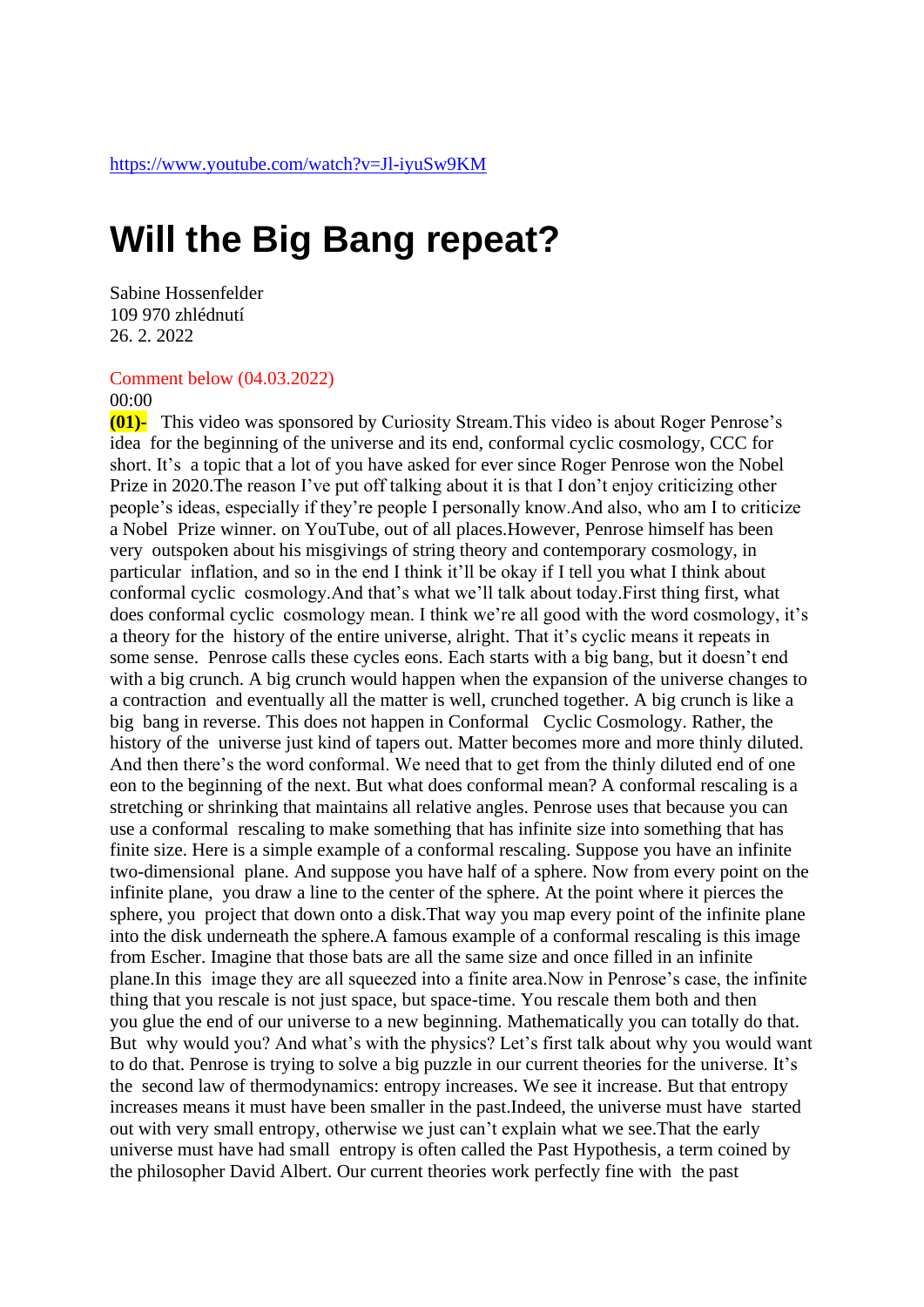hypothesis. But of course it would be better if one didn't need it. If one instead had a theory from which one can derive it. Penrose has attacked this problem by first finding a way to quantify the entropy in the gravitational field. He argued already in the 1970s, that it's encoded in the Weyl curvature tensor. That's loosely speaking part of the complete curvature tensor of space-time. This Weyl curvature tensor, according to Penrose, should be very small in the beginning of the universe. Then the entropy would be small and the past hypothesis would be explained. He calls this the Weyl Curvature Hypothesis. So, instead of the rather vague past hypothesis, we now have a mathematically precise Weyl Curvature Hypothesis. Like the entropy, the Weyl Curvature would start initially very small and then increase as the universe gets older. This goes along with the formation of bigger structures like stars and galaxies. Remains the question how do you get the Weyl Curvature to be small. Here's where the conformal rescaling kicks in.You take the end of a universe where the Weyl curvature is large, you rescale it which makes it very small, and then you postulate that this is the beginning of a new universe.Okay, so that explains why you may want to do that, but what's with the physics. The reason why this rescaling works mathematically is that in a conformally invariant universe there's no meaningful way to talk about time. It's like if I show you a piece of the Koch snowflake and ask if that's big or small.

…………………………………………………………………………………………………..

**(01)** - This video was sponsored by Curiosity Stream. This video is about Roger Penrose's idea of the beginning of the universe and its end, conformal cyclic cosmology, abbreviated CCC. It's a topic that many of you have been asking about since Roger Penrose won the Nobel Prize in 2020. The reason I postponed talking about it is because I don't like **criticizing other people's ideas**, especially if they are people. ((Ideas are common and desirable to criticize, but it's not polite to challenge the authors of those ideas ..)) I know personally. And also who I am to criticize Nobel Prize winners. ((Sure, and you're just saying you're small on criticizing **people**., Yes, but first you talked about the mistake of criticizing thoughts-ideas. Ideas yes, people don't)) On YouTube, among other things. However, Penrose himself expressed himself very openly about his doubts about string theory ((he criticized the idea, not the authors)) and current cosmology, especially inflation, ((I don't like inflation too much, I'm more in favor of a smooth "expansion"). smooth expansion of the Universe, space-time)) and so in the end I think it will be okay to tell you what conformal cyclic cosmology thinks about it. And that's what we're going to talk about today. First, what conformal cyclic cosmology means. I think we're all good with the word cosmology, it's a theory for the history of the whole universe, well. Being cyclical means that it repeats itself in a sense. ((I'm not against, nor for, rather for…)) Penrose calls these cycles **eons**. Each cycle starts with a big bang, but does not end with a big crunch. ((It ends with "dissolution", expanding the curvatures of space-time dimensions into Euclidean flatness, so that this  $3 + 3D$  state / without matter, without fields, without flow of time, without expansion) is ready for the new Bang packedpacked, into an extreme foam of dimensions, in the form of a plasma, an extreme boiling space-time, which is "projected" / eg into the raster plane / or "cut" as "quantized" je, it is a view of "zeros and ones "," Points and gaps "," nothing "and" something ", extreme graininess, because the projection of packed-packed dimensions is a view of some quantum.)) A big squeak occurs when the expansion ((unpacking)) of the universe it turns into a contraction ((unpacking)) and in the end all the matter is fine, ((scattered and also "unpacked")) crunches together. A big crunch is like a big bang the other way around. ((?)) This does not happen in conformal cyclic cosmology.  $((?)$ ) Rather, the history of the universe is somehow narrowing.  $((?)$  Matter becomes more and more dilute ((Yes, O.K. and finally - big crash - the matter also "unpacks", because even elementary particles are packed dimensions into balls-cocoons-geons.)). And then the word conforms. We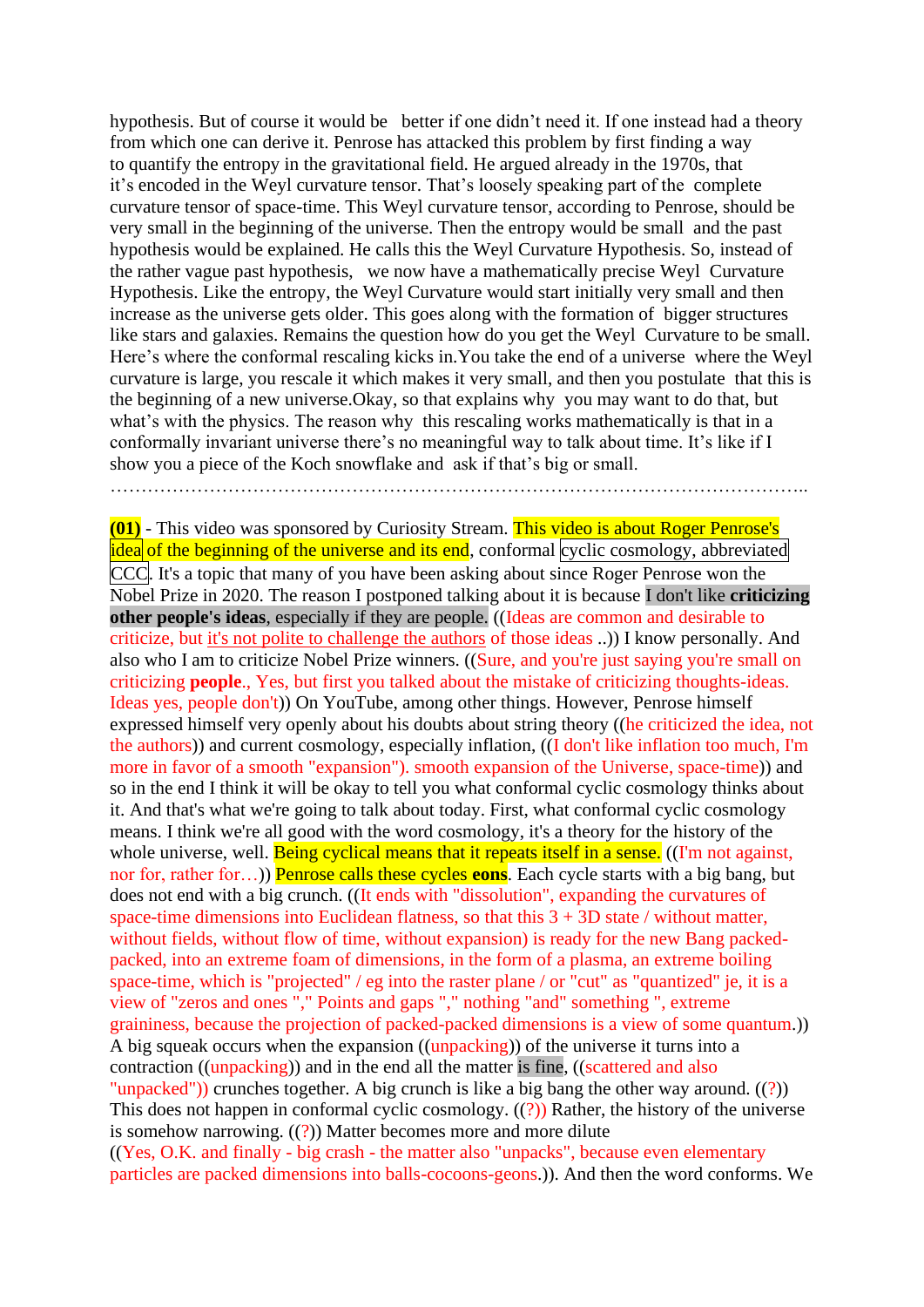need to get from the thin end of one eon to the beginning of another. ((Conformal? Mě for me, big-bang is a change of state !!!, a change of extremely flat space-time  $3 + 3$  D to extremely curved space-time  $n + m$ ). But what does conformal mean? Conformal scaling ((O.K.. Dimension dimension changes to extra curvature-dimension collapse)). is stretching or shrinking that maintains all relative angles. Penrose uses this because you can use conformal scaling to create something that is **infinite in size**  $((3 + 3D))$  to something that has a finite ((n + m wrapped)) size ((in the form of super dense foam.)) Here is a simple example of conformal scaling.  $(( = \text{bang} = \text{shrinking into foam}))$  Suppose you have an infinite twodimensional plane. And let's say you have half a ball. Now draw a line to the center of the sphere from each point in the infinite plane. ((In the video, Sabina demonstrates "unpacking" the ball into a plane)). At the point where it pierces the ball, you project it down onto the disk. In this way, you map each point of the infinite plane to a disk under the sphere. ((Abstractly, by **crumpling** the infinite plane, you get "singular foam" = our post-big-bang state of the Universe.)). This image from **Escher** is a famous example of conformal scaling. Imagine that all these bats are the same size and once they are filled in an infinite plane. ((Nobody opposes abstract visualizations…)). In this image, everyone is pressed into the final area. ((O.K. I use examples with extreme packing of dimensions "into each other" = into foam.

[http://www.hypothesis-of-universe.com/docs/c/c\\_168.gif](http://www.hypothesis-of-universe.com/docs/c/c_168.gif) )). Now, in the case of Penrose, the endless thing you change is not just space, but space-time. ((Correct!)) You scale both and then paste  $(?)$ ). the end of our universe to a new beginning. ((Well, he can also call it a "bang  $=$  change of state"  $3 + 3D$  flat to  $3 + 3D$  extremely collapsed, why not?)) Mathematically, you can do it completely. But why would you? And what about physics? First, let's talk about why you want to do it.  $((O.K.))$ 

Penrose tries to solve a big riddle ((me too)) in our current theories of the universe. ((HDV has not even been read ato let alone studied... and let alone discussed arguments, counterarguments in 20 years)). It is the second law of thermodynamics: entropy increases. ((The theory of entropy is a beautiful thing - but there is also "something" that is the opposite of entropy!! And that is the "production of matter - elements and matter" of more and more complex entities when we end up in protein biology in DNA.)) increases. But the fact that entropy is increasing means that it must have been smaller in the past. ((And the smallest in the "chaotic foam of dimensions" in which the genesis of increasingly complex and complex matter begins to organize, .. and the genesis of physical fields, .. and the genesis of largespace galactic structures,… and the genesis of interactions in the microworld,… and parallel genesis of laws and rules and principles…)) The universe really had to start with very little entropy, otherwise we just can't explain what we see.  $((O.K. "foam = plasma" = crumpled$ space-time and it begins to expand !! into networks - cobwebs on a macro scale http://www.hypothesis-of-universe.com/docs/c/c  $362$ .jpg = http: // [www.hypothesis-of](http://www.hypothesis-of-universe.com/docs/c/c_241.jpg)[universe.com/docs/c/c\\_241.jpg](http://www.hypothesis-of-universe.com/docs/c/c_241.jpg) ; [http://www.hypothesis-of-universe.com/docs/c/c\\_344.jpg](http://www.hypothesis-of-universe.com/docs/c/c_344.jpg) ( 13.8 billion years after the Bang ) and in parallel with it also pack into those geons  $=$ elementary particles, [http://www.hypothesis-of-universe.com/docs/c/c\\_283.jpg](http://www.hypothesis-of-universe.com/docs/c/c_283.jpg) ; [http://www.hypothesis-of-universe.com/docs/c /c\\_266.jpg](http://www.hypothesis-of-universe.com/docs/c%20/c_266.jpg) then into atoms, molecules, compounds, it's all organized space-time [http://www.hypothesis-of-](http://www.hypothesis-of-universe.com/docs/eb/eb_002.pdf)

universe.com/docs/eb/eb  $002.pdf$  )) That the early universe must have had little entropy, is often called the past hypothesis, a term coined by the philosopher **David Albert**. Our current theories work perfectly with the past hypothesis. But of course it would be better if one didn't need it. If one had a theory from which to derive it instead. Penrose attacked this problem by first finding a way to quantify entropy in the gravitational field.

As early as the 1970s, he claimed to be encoded in Weyl's curvature tensor. ((The curvatures of what? The universe? Or space-time? ..?)) This is loosely part of the total tensor of the curvature of space-time. ??? According to Penrose, this Weyl curvature tensor should be very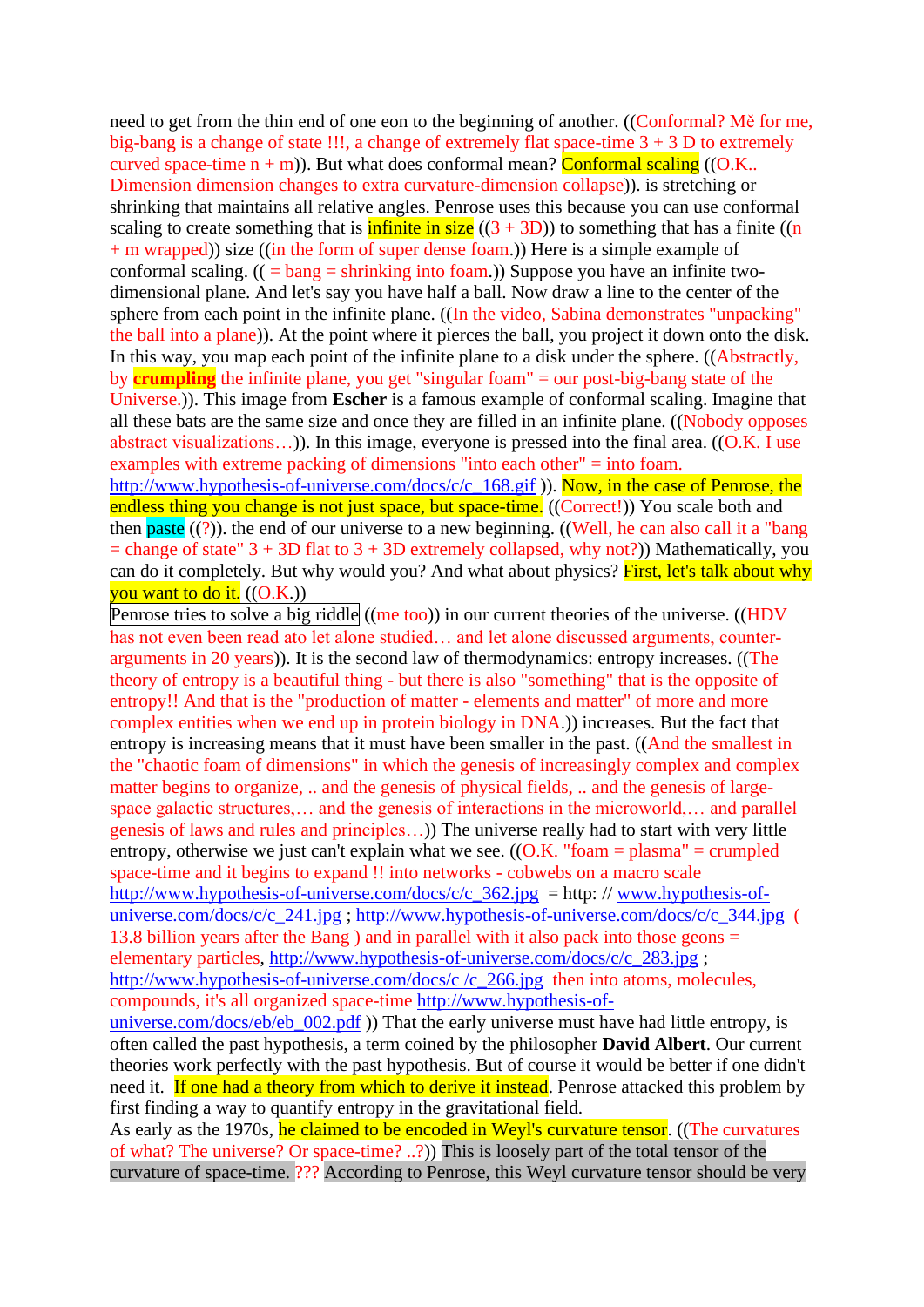small at the beginning of the universe. ((??? it's not clear to me and a layman's feeling tells me that there's something, some thought wrong)). Then the entropy would be small and the previous hypothesis would be explained. This is called the Weyl curvature hypothesis. So instead of the rather vague past hypothesis, we now have a mathematically accurate Weyl curvature hypothesis. ((What? [http://www.hypothesis-of-universe.com/docs/c/c\\_239.jpg](http://www.hypothesis-of-universe.com/docs/c/c_239.jpg) )). Like entropy, the Weyl curve would initially start very small and then increase as the universe ages. This goes hand in hand with the creation of larger structures such as stars and galaxies. ((Web - web - a view of the global "curvature" of the Universe, on the contrary, points to the "diversity" of curved gravitational fields between galaxies - - "network - web - web") in matter (stars, nebulae, etc.) ..)) The question remains how to make Weyl's curvature small. This is where the conformal **scaling** begins. You take the end of the universe where Weyl's curvature is large, change its scale, making it very small, and then assume that this is the beginning of a new universe. Well, that explains why you might want to do it, but what about physics. The reason this rescaling works mathematically is that there is no meaningful way to talk about time in a conformally invariant universe. It's like showing you a piece of Koch snowflake and asking if it's big or small …………………………………………………………………………………………………..

**(02)-** These pieces repeat infinitely often so you can't tell. In CCC it's the same with time at the end of the universe.But the conformal rescaling and gluing only works if the universe approaches conformal invariance towards the end of its life. This may or may not be the case. The universe contains massive particles, and massive particles are not conformally invariant.That's because particles are also waves and massive particles are waves with a particular wavelength. That's the Compton wave-length, which is inversely proportional to the mass. This is a specific scale, so if you rescale the universe, it will not remain the same. However, the masses of the elementary particles all come from the Higgs field, so if you can somehow get rid of the Higgs at the end of the universe, then that would be conformally invariant and everything would work. Or maybe you can think of some other way to get rid of massive particles. And since no one really knows what may happen at the end of the universe anyway, ok, well, maybe it works somehow.But we can't test what will happen in a hundred billion years. So how could one test Penrose's cyclic cosmology? Interestingly, this conformal rescaling doesn't wash out all the details from the previous eon. Gravitational waves survive because they scale differently than the Weyl curvature. And those gravitational waves from the previous eon affect how matter moves after the big bang of our eon, which in turn leaves patterns in the cosmic microwave background. Indeed, rather specific patterns. Roger Penrose first said one should look for rings.These rights would come from the collisions of supermassive black holes in the eon before ours.This is pretty much the most violent event one can think of and so should produce a lot of gravitational waves.However, the search for those signals remained inconclusive.Penrose then found a better observational signature from the earlier eon which he called Hawking points. Supermassive black holes in the earlier eon evaporate and leave behind a cloud of Hawking radiation which spreads out over the whole universe. But at the end of the eon, you do the rescaling and you squeeze all that Hawking radiation together.That carries over into the next eon and makes a localized point with some rings around it in the CMB. And these Hawking points are actually there. It's not only Penrose and his people who have

found them in the CMB. The thing is though that some cosmologists have argued they should also be there in the most popular model for the early universe, which is inflation. So, this prediction may not be wrong, but it's maybe not a good way to tell Penrose's model from others. Penrose also says that this conformal rescaling requires that one introduces a new field which gives rise to a new particle. He has called this particle the "erebon", named after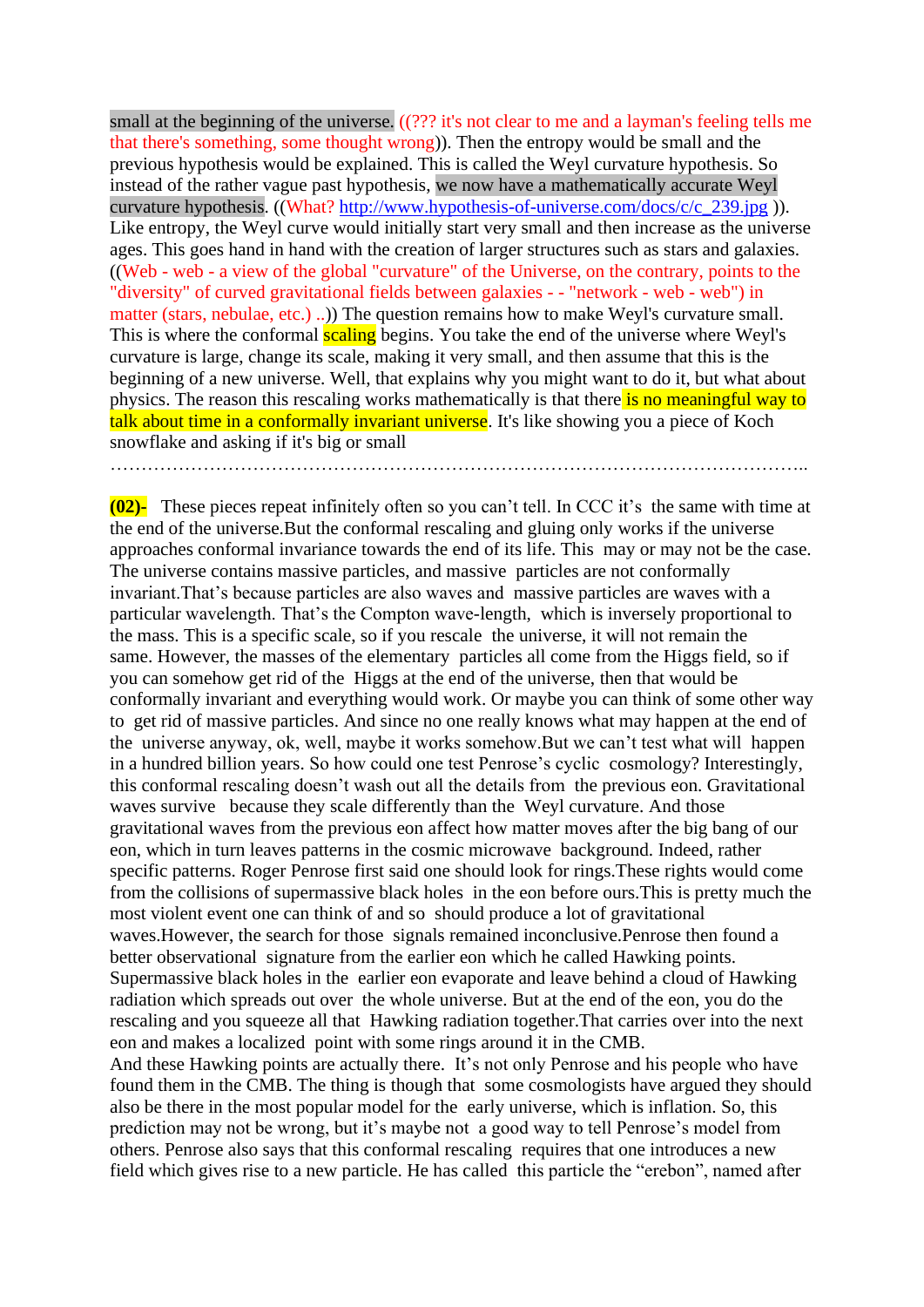erebos, the god of darkness. The erebons might make up dark matter. They are heavy particles with masses of about the Planck mass, so that's much heavier than the particles astrophysicists typically consider for dark matter. But it's not ruled out that dark matter particles might be so heavy and indeed other astrophysicists have considered similar particles as candidates for dark matter. Penrose's erebons are ultimately unstable. Remember you have to get rid of all the masses at the end of the eon to get to conformal invariance. So Penrose predicts that dark matter should slowly decay. That decay however is so slow that it is hard to test.He has also predicted that there should be rings around the Hawking points in the CMB B-modes which is the thing that the BICEP experiment was looking for. But those too haven't been seen – so far. Okay, so that's my brief summary of conformal cyclic cosmology, now what do I think about it. Mostly I have questions. The obvious thing to pick on is that actually the universe isn't conformally invariant and that postulating all Higgs bosons disappear or something like that is rather ad hoc. But this actually isn't my main problem. Maybe I've spent too much time among particle physicists, but I've seen far worse things. Unparticles, anybody? One thing that gives me headaches is that it's one thing to do a conformal rescaling mathematically.Understanding what this physically means is another thing entirely. You see, just because you can create an infinite sequence of eons doesn't mean the duration of any eon is now finite. You can totally glue together infinitely many infinitely large space-times if you really want to. Saying that time becomes meaningless doesn't really explain to me what this rescaling physically does. Okay, but maybe that's a rather philosophical misgiving. Here is a more concrete one. ………………………………………………………………………………………………..

**(02)** - These pieces are repeated infinitely, so it is not recognizable. In CCC, it's the same with time at the end of the universe. But conformal scaling and gluing only work when the universe approaches conformal invarianty at the end of its life. It may or may not be so. The universe contains massive particles ((what are they?)) And massive particles are not conformally invariant. This is because particles are also waves (( and dualism is because and precisely because particles = a wave pack of dimensions "floats" in a less crooked  $3 + 3D$  environment, and these balls "spill over" in the environment http; [http://www.hypothesis-of-universe.com/docs/c/c\\_426.jpg](http://www.hypothesis-of-universe.com/docs/c/c_426.jpg) Unfortunately, I don't know how to describe it verbally, but maybe there are those who think a lot and can imagine (!) in wavy space-time how to "roll in a rolling way "They have spilled curledup balls of dimensions"; the picture has gathered here somewhere, but we need to make a far more complex and meaningful picture of a "wavy" environment in which packages of tangled dimensions "roll and intertwine" and change, transform into different curled balls. Here you need the high level of imagination [\(http://www.hypothesis-of](http://www.hypothesis-of-universe.com/docs/c/c_425.jpg)universe.com/docs/c/c  $425.jpg$ ) and massive particles are waves with a certain wavelength. This is the Compton wavelength, which is inversely proportional to the mass. ((Of course, mass is a property of matter, and if the particle under consideration has a certain "twist" of the dimensions used, then after the collision of such two, another twisted wave will "emerge")). This is a specific scale, so if you change the scale of the universe, it will not stay the same. However, the masses of the elementary particles all come from the Higgs field,  $(((*)$  I have a different interpretation: [http://www.hypothesis-of-universe.com/docs/aa/aa\\_188.pdf](http://www.hypothesis-of-universe.com/docs/aa/aa_188.pdf) ; [http://www.hypothesis-of](http://www.hypothesis-of-universe.com/docs/aa/aa_176.pdf)[universe.com/docs/aa/aa\\_176.pdf](http://www.hypothesis-of-universe.com/docs/aa/aa_176.pdf) ; [http://www.hypothesis-of-](http://www.hypothesis-of-universe.com/docs/aa/aa_175.pdf)

[universe.com/docs/aa/aa\\_175.pdf](http://www.hypothesis-of-universe.com/docs/aa/aa_175.pdf) ; // Just a sentence, note: weight is a property of mass, ie after the package is packed using several selected dimensions and this package is "connected" with another wave package and then another interconnection and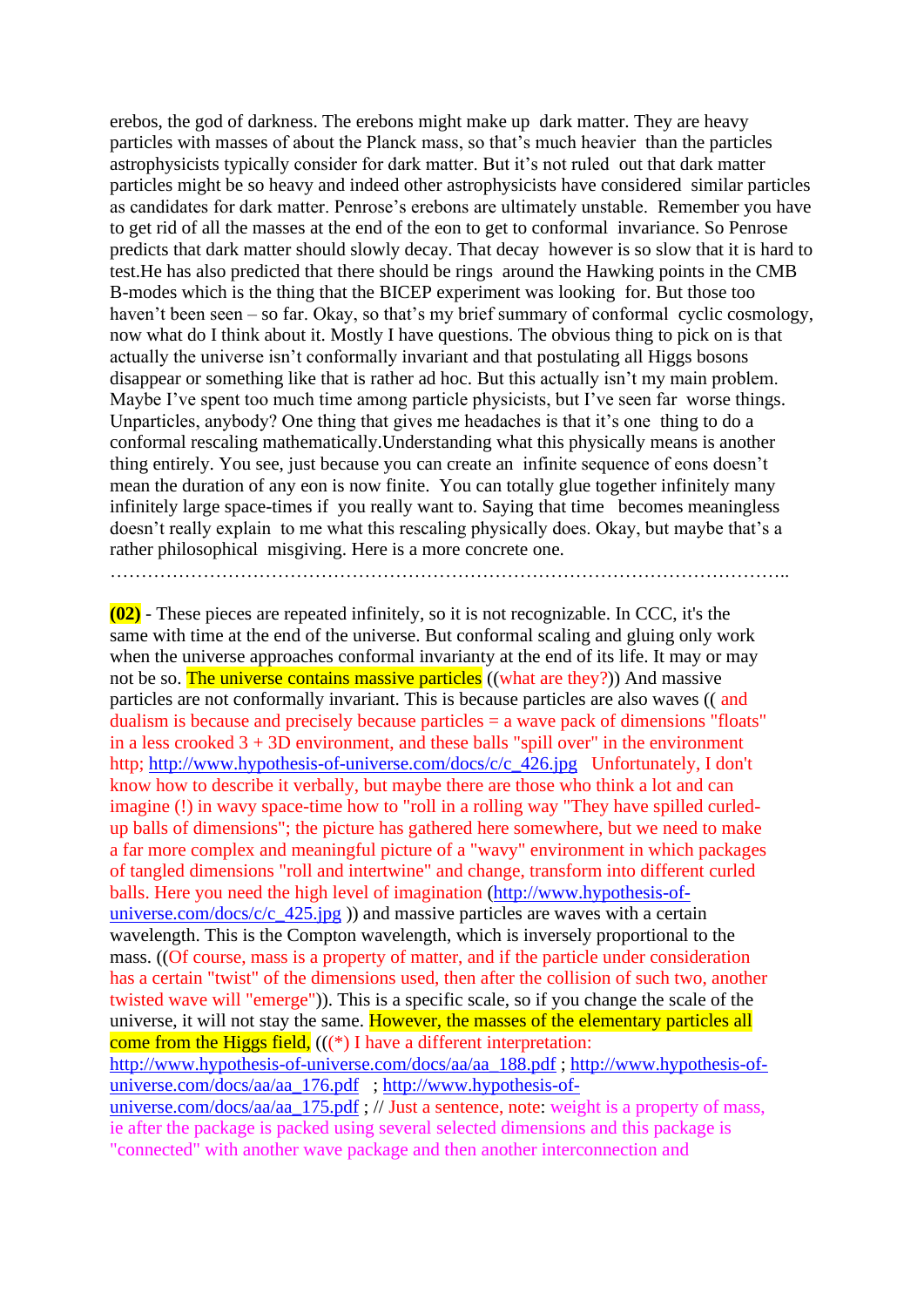another…, each configuration of used and packed dimensions then indicates the weight of the conglomerate of multi-packed dimensions (atoms, molecules, compounds) ..)) So if you can somehow get rid of Higgs at the end of the universe, then it would be conformally invariant and everything would work. Or maybe you can think of some other way to get rid of solid particles. ((Simply expand them…)). And because no one really knows what might happen at the end of the universe anyway, well, well, maybe it works somehow. But we can't test ((what we can't test is intrigue, says Kulhánek, and it doesn't belong in physics)) what will happen in a hundred billion years. So how can Penrose's cyclic cosmology be tested? ((Our Kulhánek will tell you that. (He already told me: gigantic phantasmagoria… and forbade me to join the discussion forum in 2005) ..)). Interestingly, this conformal rescaling does not wash out all the details from the previous eon. Gravitational waves survive because they change differently than Weyl's curvature. And these gravitational waves from the previous eon affect how matter moves after the big bang of our eon, ((gravitational waves are oscillations of time and space - that was a quote from professional physics. That is, the length and time dimensions wave. No theory, so far known , does not prohibit that the oscillationswaves of "something" (here dimensions) cannot be changed to "wrap-waves" of those surfr waves, ie to the wrapping of waves.), which in turn leaves patterns in the cosmic microwave background. ((The wave leaves patterns ??? in the background? And what is the background?)). Indeed, rather specific patterns. Roger Penrose first said that we should look for rings. These rights come from collisions of supermassive black holes in the eon ahead of us. This is basically the most violent event one can imagine, and therefore it **should** produce a lot of gravitational waves. The search for these signals remained inconclusive. Penrose then found a better observation signature from an earlier eon, which he called Hawking points. The supermassive black holes in the former eon evaporate, leaving behind a cloud of Hawking radiation that spreads across the universe. But at the end of the eon, you change the scale and push all that Hawking radiation together. ((And there is no simpler HDV interpretation that at the end of the eon, which is the unfolding of all curvatures of space-time dimensions "outside" matter and "inside" matter), a totally Euclidean flat  $3 + 3D$  space-time occurs I say in HDV there is a change from the pre-Bang state to the post-Bang state, ie the flatness with a jump (phase?) changes to the extreme curvature of all dimensions - boiling, chaotic, dense foam of dimensions = plasma. : packing into frozen geons-packets = elementary particles a… and unpacking those dimensions into the global environment of galaxy clusters.))

It transfers to the next eon ((?? Who will transfer it "there")) and creates a localized point with several rings around it in the CMB. And these Hawking points really are there. It's not just Penrose and his people found them at CMB. The point is that some cosmologists have argued that they should be there in the most popular model of the early universe, which is inflation. So this prediction may not be bad, but it may not be a good way to distinguish Penrose's model from others. Penrose also says that this conformal scaling requires the introduction of a new field that gives rise to a new particle. ((I repeat: do physicists **introduce** the universe? Or should the Universe introduce those physicists !! May I also "something" introduce the Universe?)) He called this particle "erebon," named after Erebon, the god of darkness. Ereboni can form dark matter. They are heavy particles weighing about Planck's mass, so they are much heavier than particles that astrophysicists usually consider dark matter. However, it is possible that dark matter particles may be so heavy, and indeed other astrophysicists have considered such particles to be candidates for dark matter. Penrose's erebons are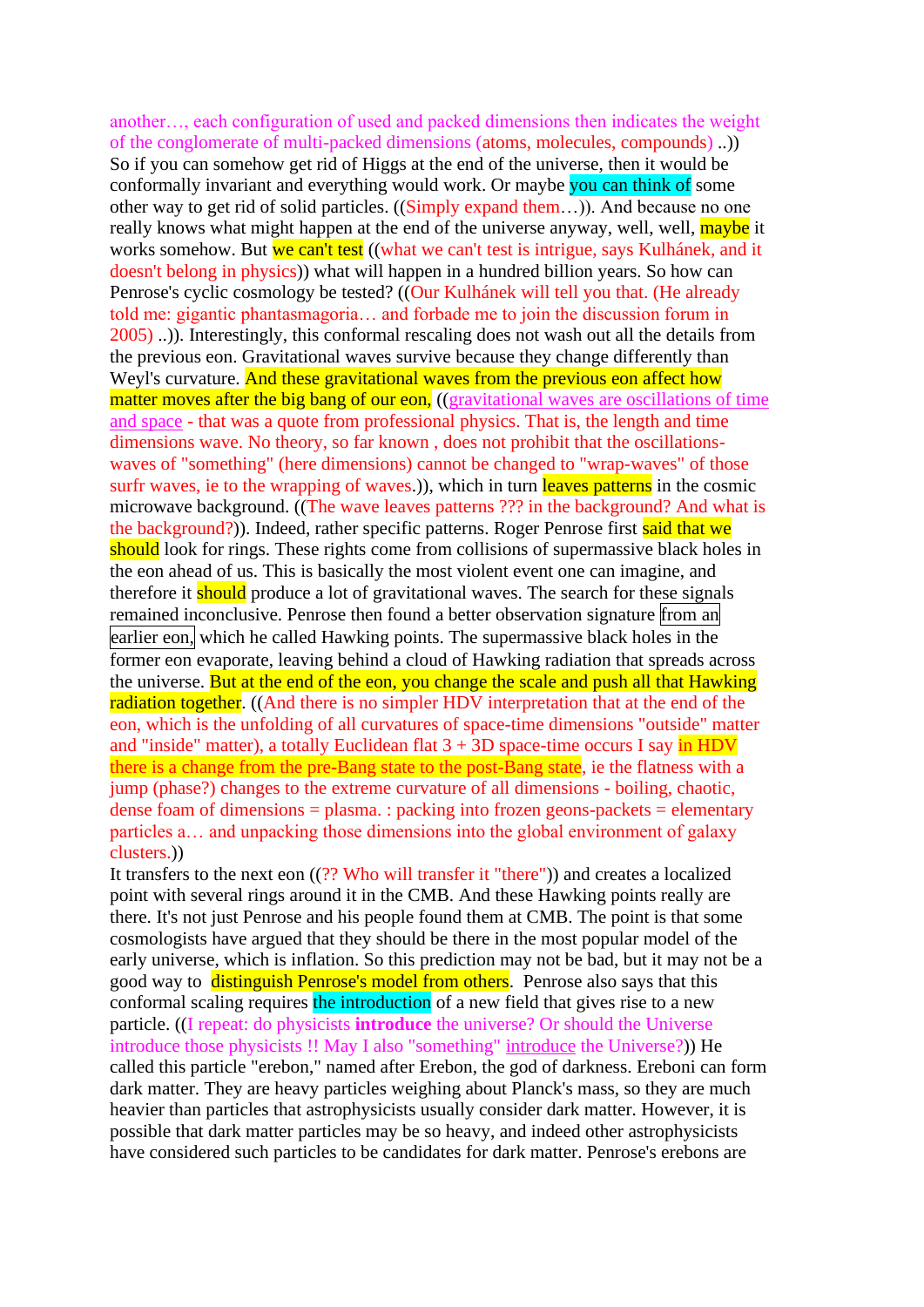ultimately unstable. ((God said)). Remember that at the end of the eon you have to get rid of all the masses to get to conformal invariance.

((Physicists say that accelerated expansion "tears" matter, well, they don't say what's left of that matter torn  $(?)...)$ ). So Penrose predicts that dark matter should decompose slowly. ((Ehm ... everyone calls it different. Nobel laureate, he "decomposes" matter. (Decomposes God knows what and how). I unpack matter, because it is constructed by packing dimensions, so at the end of the eon there will again be a clean flat  $3 + 3D$  dimensional space-time. Will Penros be left with "what" of that matter? )). However, this decay is so slow that it's hard to test. ((Sure. Hell with devils is also hard to test)). He also predicted that there should be rings around Hawking points in CMB B modes, which is something the BICEP experiment was looking for. [http://www.hypothesis-of-universe.com/docs/c/c\\_423.gif](http://www.hypothesis-of-universe.com/docs/c/c_423.gif) But even these have not been seen - yet. Well, that's my brief summary of conformal cyclic cosmology, what I think about it now. ((And Mrs. Sabino, what do you personally think? .. because what you say is Penrose et al.)). Mostly I have questions. Obviously, the universe isn't really conformally invariant, and that postulating all the Higgs bosons will disappear, or something like that is more ad hoc. ((Well, that's it - it's realistic in my HDV.)) But that's not really my main problem. I may have spent too much time among particle physicists, but I have seen much worse things.  $\odot$  Unparticles, anyone? One thing that gives me a headache is that one thing is to make a conformal scaling mathematically. ((What do you mean? The mathematical scale is interesting...: in "almost-infinite"  $3 + 3D$  space-time we will make "almost-zero" locality = singularity in the "near-infinite"  $3 + 3D$  spacetime we will make a "near-zero" locality = singularity  $\infty$  .  $0 = 1$ . I by "packing" into the extreme curvature of the dimension and we will have extremely dense foam "floating" in infinite flat  $3 + 3D$  space-time - what about you, Mrs. Sabino, I don't know math, so I help myself with logic  $\rightarrow$  How does inequality  $1 \neq 2$  go into equality  $10^{5500} + 1 = 10^{5500} + 2$  ()) [http://www.hypothesis-of](http://www.hypothesis-of-universe.com/docs/h/h_082.jpg)[universe.com/docs/h/h\\_082.jpg](http://www.hypothesis-of-universe.com/docs/h/h_082.jpg) ; [http://www.hypothesis-of](http://www.hypothesis-of-universe.com/docs/eng/eng_008.jpg)universe.com/docs/eng/eng  $008.jpg$ )) Understanding what this means physically is a completely different matter. You know, just because you can create an infinite sequence of eons doesn't mean that the duration of any eon is finite now. If you really want to, you can glue an infinite number of infinitely large timespaces together. The claim that time is meaningless does not really explain to me what this scaling is doing physically.

Okay, but maybe that's a rather philosophical misgiving. Here is a more concrete one.

**(03)-** If the previous eon leaves information imprinted in the next one, then it isn't obvious that the cycles repeat in the same way. Instead, I would think, they will generally end up with larger and larger fluctuations that will pass on larger and larger fluctuations to the next eon because that's a positive feedback. If that was so, then Penrose would have to explain why we are in a universe that's special for not having these huge fluctuations. Another issue is that it's not obvious you can extend these cosmologies back in time indefinitely. This is a problem also for "eternal inflation." Eternal inflation is eternal really only into the future. It has a finite past.You can calculate this just from the geometry. In a recent paper Kinney and Stein showed that this is also the case for a model of cyclic cosmology put forward by Ijjas and Steinhard has the same problem. The cycle might go on infinitely, alright, but only into the future not into the past. It's not clear at the moment whether this is also the case for conformal cyclic cosmology. I don't think anyone has looked at it. Finally, I am not sure that CCC actually solves the problem it was supposed to solve. Remember we are trying to explain the past hypothesis. But a scientific explanation shouldn't be more difficult than the thing you're trying to explain. And CCC requires some assumptions, about the conformal invariance and the erebons, that at least to me don't seem any better than the past hypothesis.

<sup>………………………………………………………………………………………………..</sup>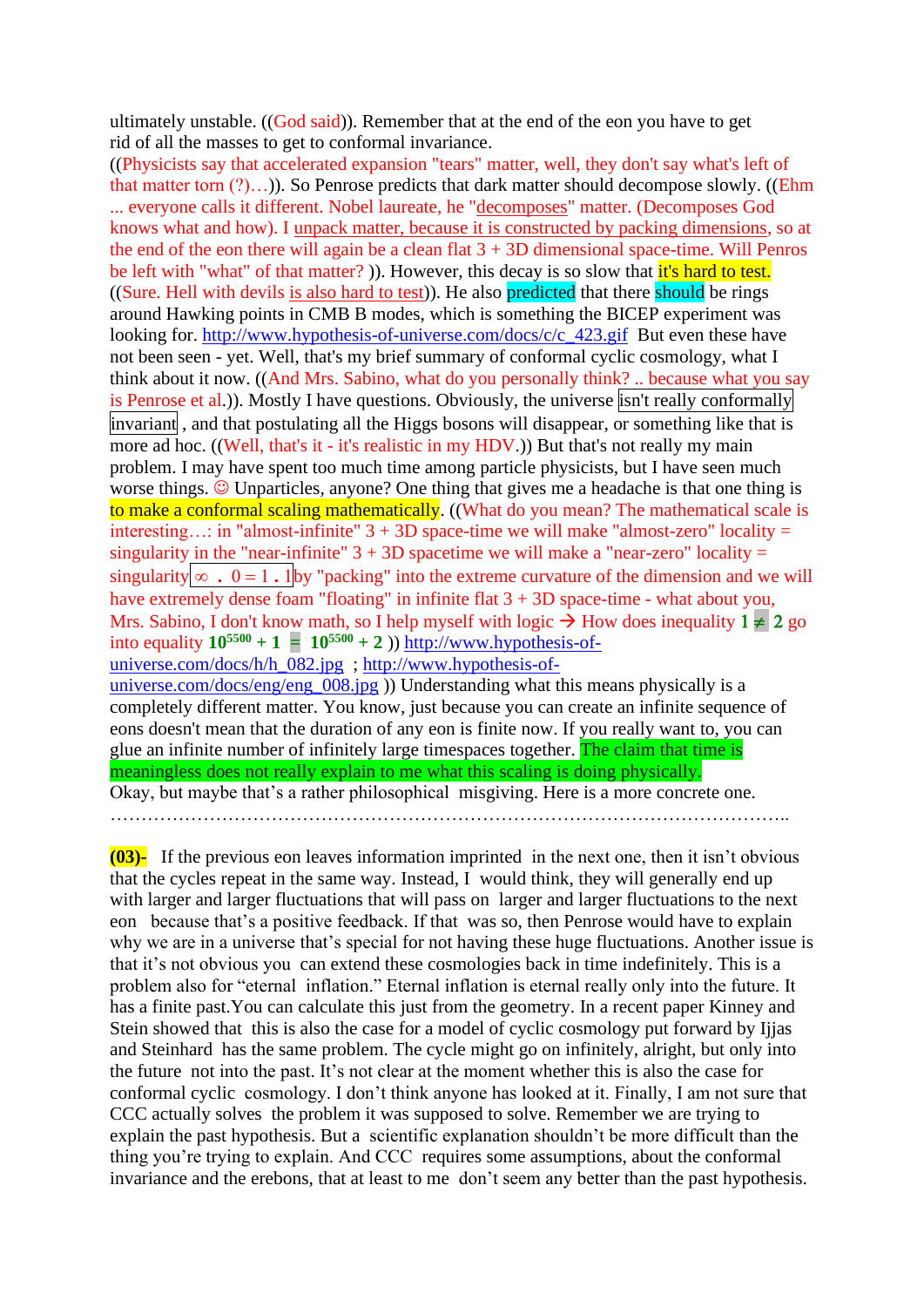Having said that, I think Penrose's point that the Weyl curvature in the early universe must have been small is really important and it hasn't been appreciated enough. Maybe CCC isn't exactly the right conclusion to draw from it, but it's a mathematical puzzle that in my opinion deserves a little more attention. This video was sponsored by Curiosity Stream. YouTube is a great place for some things. For example, from me you get the brief summaries on recent scientific topics. But sometimes brevity is not what you want. Sometimes you want a professionally made full length documentary, something that will entertain you as much as it will educate you. If you like that too, you should really check out Curiosity stream. Curiosity Stream has thousands of movies and shows about physics, space, medicine, technology, history, everything really.They're adding new ones every week. And you can watch them conveniently on your laptop or phone. On Curiosity Stream you can find for example a wonderful documentary about how the James Webb telescope was built. It has interviews with some of the key engineers and researchers and really shows the amazing complexity of this mission. They also have a lot of other documentaries on space, about gravitational waves and black holes and about "The Dark Secrets of the Universe". And of course I have a special offer so you can try it out yourself. You can get a subscription for Curiosity Stream for a whole year for just \$14.99 if you use our link curiositystream dot come slash sabine or use the code sabine at checkout. Thanks for watching, see you next week.

……………………………………………………………………………………………….

**(03)** - If the previous eon leaves the information printed in the next eon, then it is not clear that the cycles repeat in the same way. ((Sure, we're in the level of maximum speculation for which Nobel-price is handed out <...> for HDV, insults and humiliation in phantasmagors are handed out  $\langle$ )). Instead, I think they will generally end up with bigger and bigger fluctuations, which will carry bigger and bigger fluctuations into the next age, because that's positive feedback. ((??? fantasy feeds another fantasy)) If it were so, then Penrose would have to explain why we are in a universe that is exceptional in that it does not have these huge fluctuations. Another problem is that it is not clear that you can extend these cosmologies back in time indefinitely. ((But: time does not run out for us, but we-material objects run "after it", after the time dimension, after the three time dimensions ...)). This is also a problem for "eternal inflation". ((Similar to the problem of finding God's horns on the head)). Eternal inflation is really eternal only into the future. He has a finite past. You can only calculate this from geometry. In a recent article, **Kinney** and **Stein** showed that this is also the case with the cyclic cosmology model presented by **Ijjas** and **Steinhard**, which has the same problem. The cycle can continue indefinitely, well, but only into the future, not into the past. ((The passage of time in one direction "applies" only to the macrocosm - as Kulhánek said -. And it also applies, as Kulhánek said - that the passage of time in the opposite direction is "normal" in the microcosm on the Planck scales, ie in *quantum theory*. In the boiling foam of dimensions, the arrows of the "cursor" move very quickly, which is reflected in the "directionless flow." And even Kulhánek said that at that level of such scales of the microworld "+ t" and "-t "It cancels out that the quantum doesn't need time. - The quantum may not, but the Universe needs the flow of time in the opposite direction just \* inside those ball-mass packs of matter !!!)). It is not clear at this time whether this is also the case for conformal cyclic cosmology. I don't think anyone looked at it.  $\odot$  In the end, I'm not sure if the CCC really solves the problem it was supposed to solve.

((Sabina, beware… Penrose received the Nobel Prize for that… and you said you would definitely not criticize people just their thoughts.)).Remember that we are trying to explain the past hypothesis. But scientific explanation should not be more difficult than what you are trying to explain. And the CCC requires certain assumptions about conformal invariants and